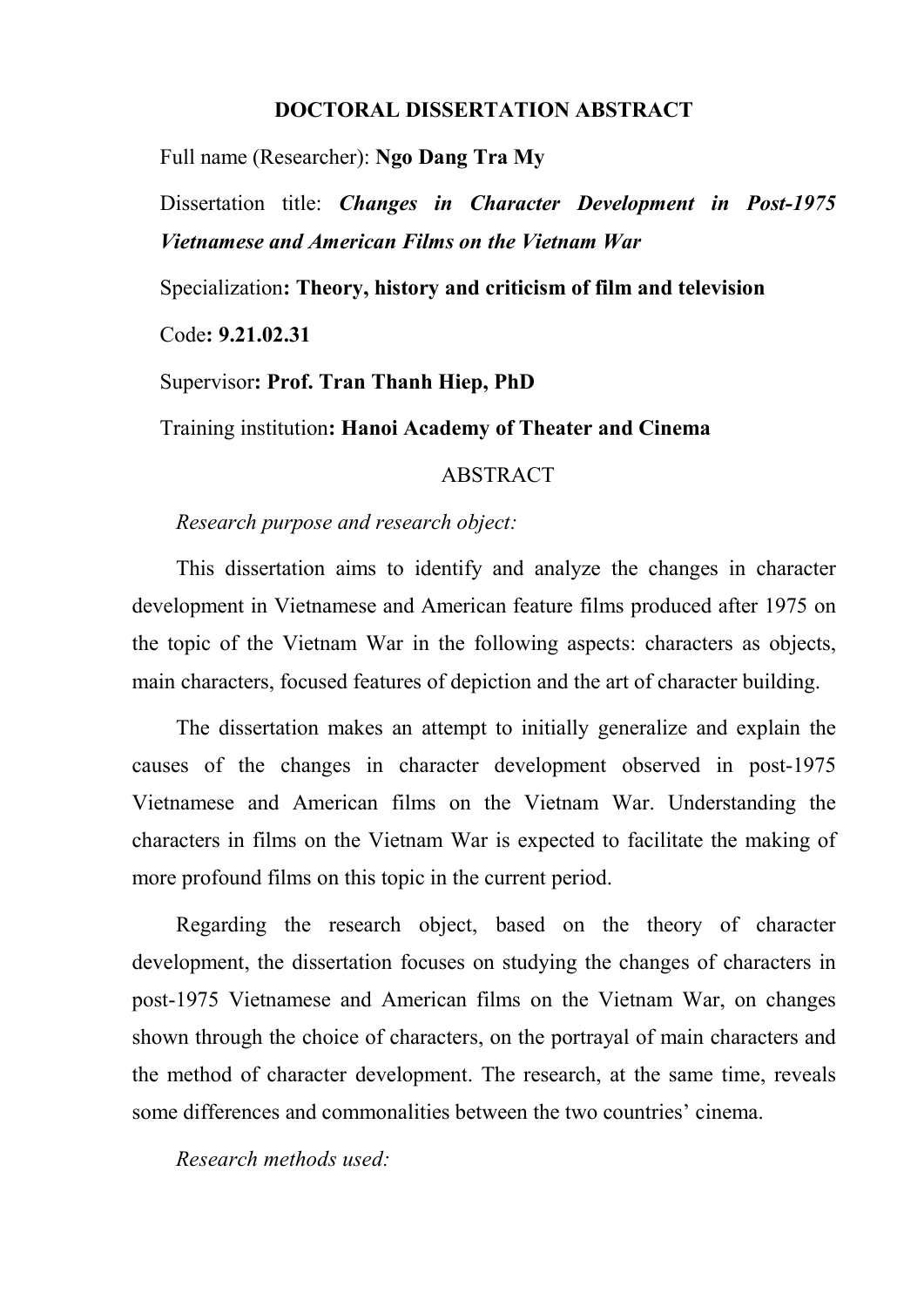- An interdisciplinary approach is used thoroughly as cinema, the seventh art, has inherited the quintessence of art and theory of other art forms (literature, painting, etc.). In addition, all forms of art have some common issues: reality, the function of art, the relationship between reality and art.

- Methods of selecting and analyzing works. Within the framework of a dissertation, it is not possible to study all films about the Vietnam War, leading to the need to select films suitable for the research purposes. This can also be said to be judgment-based sample selection. There are several ways to conduct research on characters and the researcher often pay attention to the concept, the choice of the character and the connection of the character with the reality of the war as a resistance to save the country and against aggression for the Vietnamese and a senseless war for the American.

- In particular, the researcher uses the comparison method: comparing the time axis, the development within each cinema, the levels based on the main character classification according to positive - negative relationship between character and ideal (with protagonist and villain). This helps classify characters according to their roles in the structure of the work (with focus on the system of key characters), which is suitable for study war films… For this study, the comparison method is of primary importance, showing the differences and the changes of the character system of the same type.

- Systematic and synthetic methods through the process of development and through the changes are used to identify the differences and commonalities in character development in Vietnamese and American war films.

## *Main findings and conclusions:*

The dissertation presents relatively detailed, scientific, and systematic research on the changes in character development in post-1975 Vietnamese and American films on the Vietnam War in various aspects: characters, main characters, focused features of depiction, method of character development...